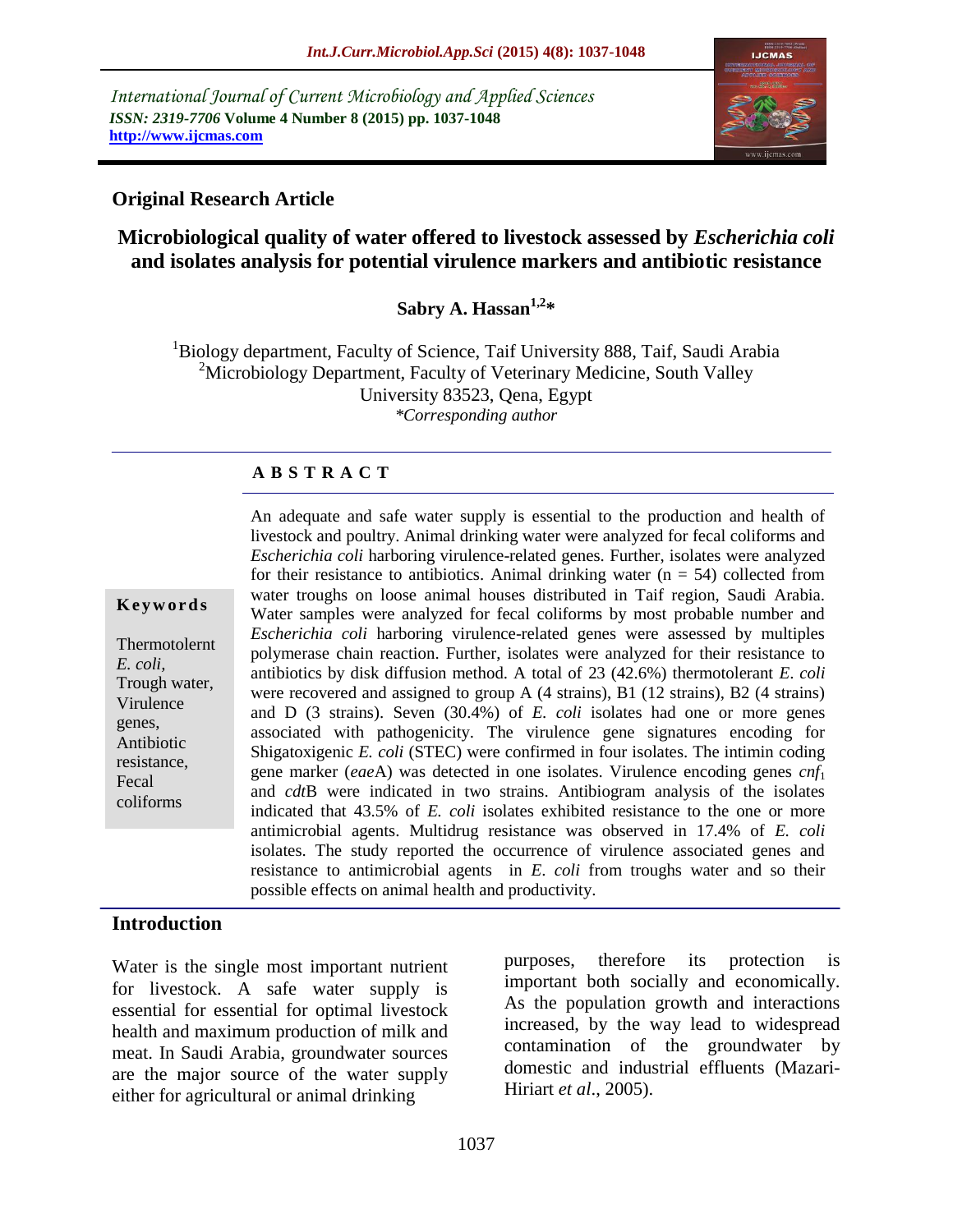Contaminated water supplies for livestock and poultry can also contaminate human drinking water. For these reasons, farm water supplies should be protected against contamination from bacteria. livestock drinking water heavily contaminated with enteric bacteria could serve as a common source of exposure to potential pathogens to cattle that could result in infection of large numbers of animals. Fecal coliform bacteria, particularly *E. coli*, is the most commonly used bioindicators of fecal pollution in water and food (Harwood *et al*., 2000). Previous studies have focused mostly on the importance of clinical *E. coli* isolates as an etiological agents of intestinal and extraintestinal infections of human and animals, however, very little is known about their occurrence and pathogenic potential in aquatic environments (Griffin and Tauxe, 1991; Armstrong *et al*., 1996; Osek, 2000).

Laboratory diagnostic examination of water supply may be necessary for maximum animal health. Recently, various PCR-based assays have been developed for the detection of pathogens such as *E. coli* (McDaniels *et al*., 1996; Meng *et al*., 1997; Hu *et al*., 1999; Fratamico *et al*., 2000; Osek 2000). Among these PCR assays multiplex PCR (mPCR) provide a more sophisticated approach, enabling a simultaneous and specific detection of more than one specific species (De Vos *et al*., 1997; Tsen and Jian, 1998; Osek 2000).

The purpose of the present study was to describe the microbiological quality of water commonly present on farms using *E. coli* and further the pathogenic potential and bioresistance of these isolates were assessed.

### **Materials and Methods**

**Water Sampling**: A simple random sample of 54 groundwater for livestock drinking were collected from water troughs located on different farms within the Taif region, Western Saudi Arabia. Water and sediments were collected from the bottom of each trough in sterile plastic bags and transported to the laboratory on ice within 24 h.

**Enumeration of coliforms and** *E. coli* **isolation**: The examination of the water samples using standard coliform Multipletube (MPN) fermentation techniques (Clesceri *et al*., 1998). The isolation of Fecal *E. coli* was achieved in water samples by monitoring the acidification and gas production during growth in MacConky broth (Oxoid, UK) at  $44\pm0.5^{\circ}$ C for  $24\pm3$  h. From the fermentation tube, further recovered on eosin methylene blue agar (Scharlau, Spain, EU) as metallic sheen. The identification of *E. coli* was confirmed by performing API identification strips (bioMerieux-France). Bacterial glycerol stocks were prepared using two aliquots of the bacterial suspension (0.5 mL) diluted with  $0.5$  mL of 2X tryptic soy broth (TSB -Oxoid) containing 20% glycerol and stored at -70ºC.

**Antimicrobial susceptibility and multidrug resistance:** The antibiotic sensitivity of the environmental strains was tested with the disc diffusion method on Muller-Hinton agar (Hi-Media, India) using commercial antibiotics (µg/disc). The isolates were screened for resistance to Ampicillin (AMP 25), amoxicillin/ clavulanic acid (AMC 20/10), Nalidixic acid (Nal 30), Streptomycin (STR 10), Ciprofloxacin (CIP 10), Chloramphenicol (CHL 30), Cefotaxime (CTX 30), Ceftazidim (CAZ 30), Cefalothin (CEF 30), Gentamicin (GEM 10), Tetracycline (TET 30), sulfamethoxazole/trimethoprim (SXT 23.75/1.25). All discs were purchased from Hi-Media, India and Mast-Diagnostics, United Kingdome. Few colonies of each isolate were dispensed in sterile normal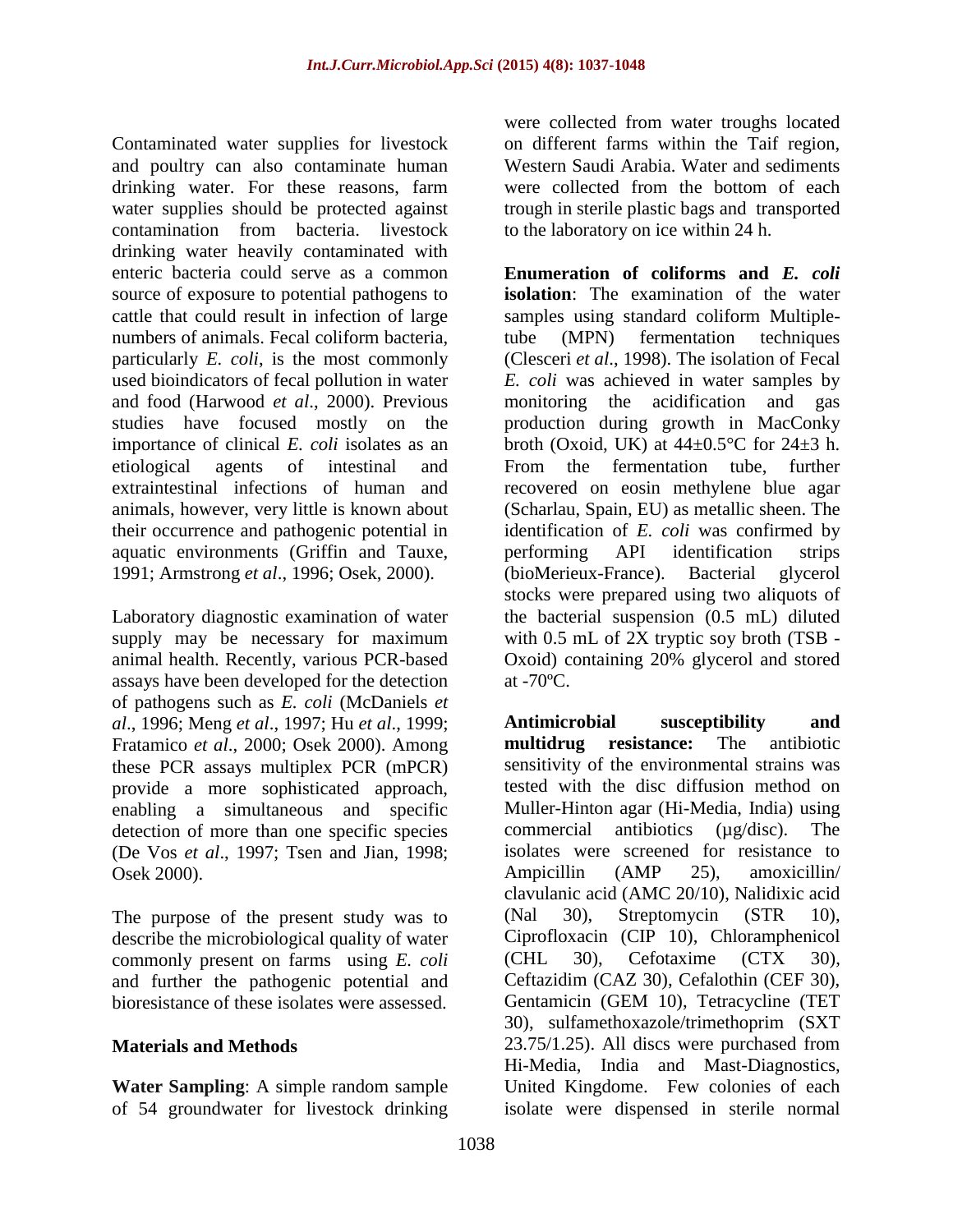saline to match the 0.5 McFarland standards for sensitivity tests as described by National Committee for Clinical laboratory approved Standards (CLSI, 2013).

## **Molecular biology**

**DNA Extraction and PCR based confirmation of** *E. coli* **isolates**: Genomic DNA was isolated from *E. coli* by boiling method (Solberg *et al*., 2006). An overnight bacterial culture (200 *µl*) was mixed with 800 *µl* of distilled water, boiled for 10 min and, after cooling, centrifuged and the supernatant was used as the DNA template for the PCR. For confirmation of *E. coli*, PCR was performed by targeting universal stress protein A gene *uspA*, using primer and PCR conditions as previously described (Chen and Griffiths, 1998).

**Phylogenetic analysis:** A triplex PCR was performed to segregate each isolate into one of the four main phylogenetic groups (A, B1, B2 and D) by targeting two marker genes (*chu*A and *yja*A) and a DNA fragment TSPE4.C2. PCR conditions were same as described earlier by by Clermont *et al*., (2000).

**Targeted virulence related genes:** There are many virulence genes associated with *E. coli*. We selected some most reported virulence genes. Multiplex PCR was performed for each isolate for the identification of virulence related genes.

Gene regions coding for the following pathogenic properties were amplified for each bacterial isolate: Shiga-like Toxin 1 and 2 (*stx1*, *stx2*), enteropathogenic attachment and effacement (*eaeA*), heatlabile toxin (*LT*), heat-stable toxin (*ST*), cytotoxic necrotizing factor 1 (*cnf*1), cytolethal distending factor (*cdt*B), Pfimbrial (*pap*A), S-fimbrial adhesions (*sfa*S)

and alpha haemolysin (*hly*D) using specific primers (Table 1). The amplification was done in a 25-µl containing template DNA, 4 *m*M MgCl2, 0.8 *m*M each of dNTPs, 1 U of Taq polymerase. The PCR assays, specific primer sequences and the predicted size of the amplified products for the different pathogenic gene coding regions were employed as previously described (Brian *et al*., 1992; Heuvelink *et al*., 1995; Johnson and Stell, 2000; Lang lee *et al*., 1994; Schultz *et al*., 1994). For cycling, a *PXE*-0.5 thermal cycler (THERMO, Electron Corporation, Milford, MA, USA) was used. The amplified products were visualized by ethidium bromide staining after gel electrophoresis of 10μl of the final reaction mixture in 1.5% agarose. Reference strains representing the amplified genes, J96 (*pap*A*, hly*D*, cnf*1); JP6 (*cdt*B); Bl-6-9 (*sfa*S) (kindly provided by Prof. JOHNSON & Dr. STELL, VA Medical Centre and Department of Medicine, University of Minnesota, Minneapolis, Minnesota, USA); *E. coli* 26 (*stx*1, *stx*2, *eae*A) (provided by Bundesst. bakt. serol. Untersuchngsanstalt, National reference laboratory for EHEC, Innsbruck, Austria); for *LT* and *ST* (Prof. AWAD-MASALMEH, Department of  $2<sup>nd</sup>$ Medical Clinic, University of Veterinary Medicine, Vienna, Austria).

**Detection of integrons**: All isolates showed antibiotic resistance were tested for the presence of conserved integrons of classes 1, 2 and 3 by using previously described PCR protocol with degenerated primers (White *et al*., 2001).

**Statistical analysis**: Analysis of variance was used to compare the prevalence of various phylogenetic groups and presence of different virulence related genes. The difference having P value equal or less than 0.05 was considered as statistically significant.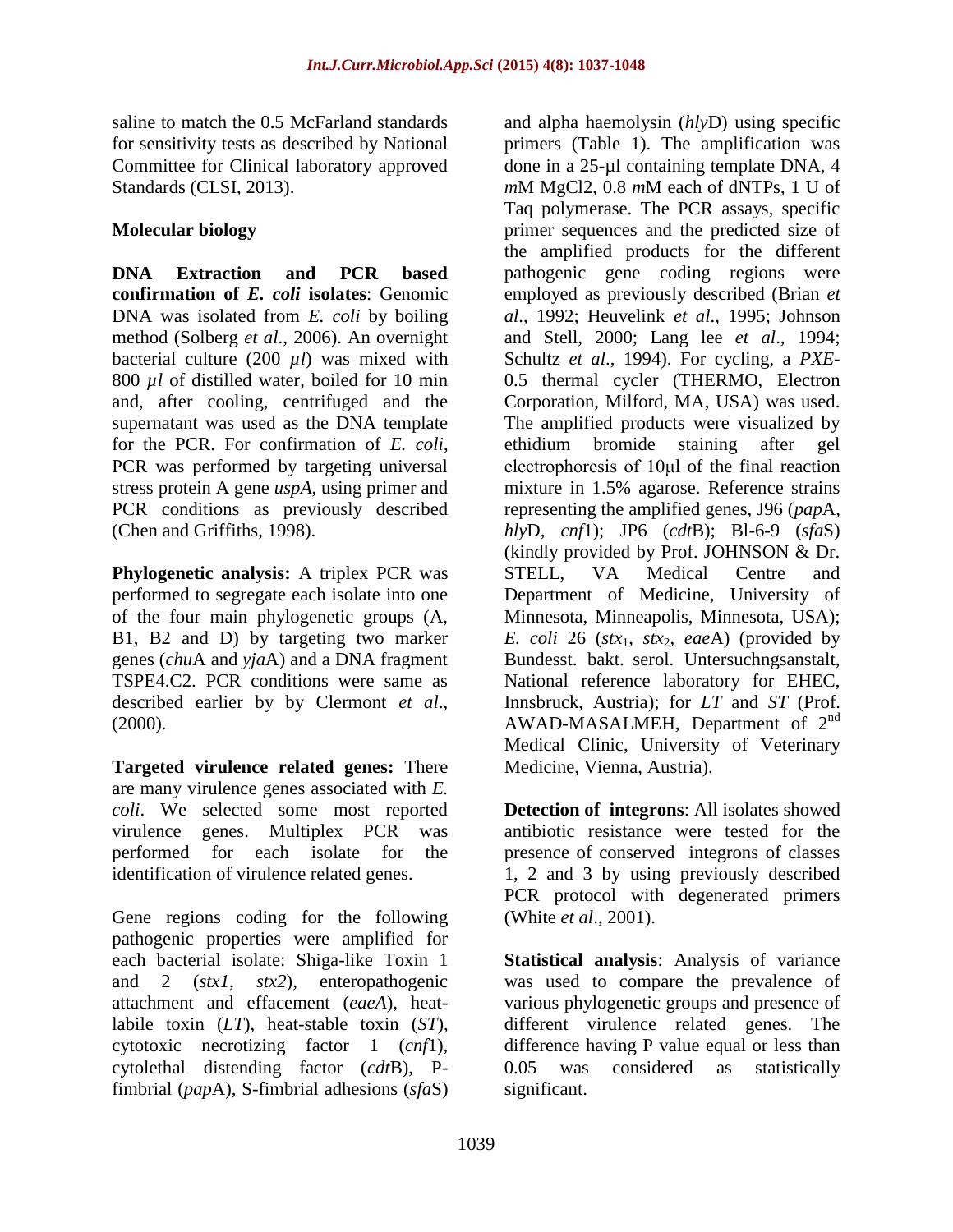#### **Results and Discussion**

**Microbial quality and confirmation of** *E. coli* **isolates:** In this pilot investigation of animal drinking water quality, a fairly high fecal coliform pollution displayed according to the results of fermentive growth in MacConkey broth at  $44.5 \degree C$ , with multiple fermentation test (MPN/100ml) ranged from < 1 to 1100 MPN/100 ml. Of a total of 54 water samples collected, 23 (42.6%) samples were found to recover thermotolerant *E. coli* (Table 2). A total of 23 isolates were confirmed as *E. coli* by conventional biochemical and the speciespecific primer employing PCR assay targeting gene encoding the universal stress protein A (*uspA*). This PCR generates the 884-bp *E. coli*-specific product (Fig 1).

**Phylogenetic analysis:** Out of 23 *E. coli* isolates, the group B 1 isolates 12 (52.2%) were found significantly higher ( $P < 0.05$ ) as compared to other phylogenetic groups. Three (13.04%) isolates fell in group D and 4 isolates each (17.4%) belonged to group A and B2 (Table 3).

Prevalence of virulence genes among water *E. coli* isolates The targeted virulence genes were detected in 7 (30.4%) isolates. Remaining isolates were negative for the targeted genes. Four of the 11 group B1 isolates showed presence of *stx*-virulence genes while one of group A isolates showed presence of *eae*A-virulence gene. two of group B2 isolates demonstrate the presence of *cnf*<sup>1</sup> and *cdt*B genes of extraintestinal pathogenic *E. coli* (ExPEC). During the screening, none of the tested *E*. *coli* isolates could reacted positively with the LT and ST primers coding for enterotoxigenic *E*. *coli* (ETEC). A representative gel electrophoresis profile of amplified products of some strains is shown in Fig. 2.

**Antibiogram analysis and detection of integrons:** Of 23 *E. coli* strains recovered, 10 (43.5%) strains exhibited resistant to one or more types of antibiotic. Resistance to various antimicrobial agents was presented in Table 4. Multi-drug resistance (three or more) was observed in four isolates (Table 5). No integrons were detected in the water isolates showing antibiotic resistance.

The quality of water offered to production animals is of vital importance. In Saudi Arabia, increased agricultural and animal production are reliant on groundwater sources. Water that adversely affects the health and growth of animals cannot be considered suitable. The farm water supplies, either surface or ground, should be protected against contamination from microorganisms and other pollutants (Runyan and Bader, 1995).

The presence of coliform bacteria and *E. coli* is an indication for water contamination. Fecal coliform bacteria are the most commonly used bioindicators of fecal pollution in water and food (Harwood *et al*., 2000). In this study we observed that there was a fairly high fecal coliform contamination according to the results of multiple-tube fermentation test  $(< 1$  to 1100 MPN/100 ml).

A total of 23 *E*. *coli* strains could be recovered from water samples investigated. This is agreed with that previously reported high intensive coliforms and *E. coli* in dug wells water in Lithuania (Malakauskas *et al*., 2007),, in spring and tap water in Turkey (Ozgumus *et al*., 2007). CLOSE *et al*., (2008), detected *E. coli* in all wells, with concentration ranging from  $\langle 1 \rangle$  to 2400 MPN/100 ml. Meanwhile, Badrakh *et al*., (2008), reported that 45.4% of all springs had *E*. *coli* contamination.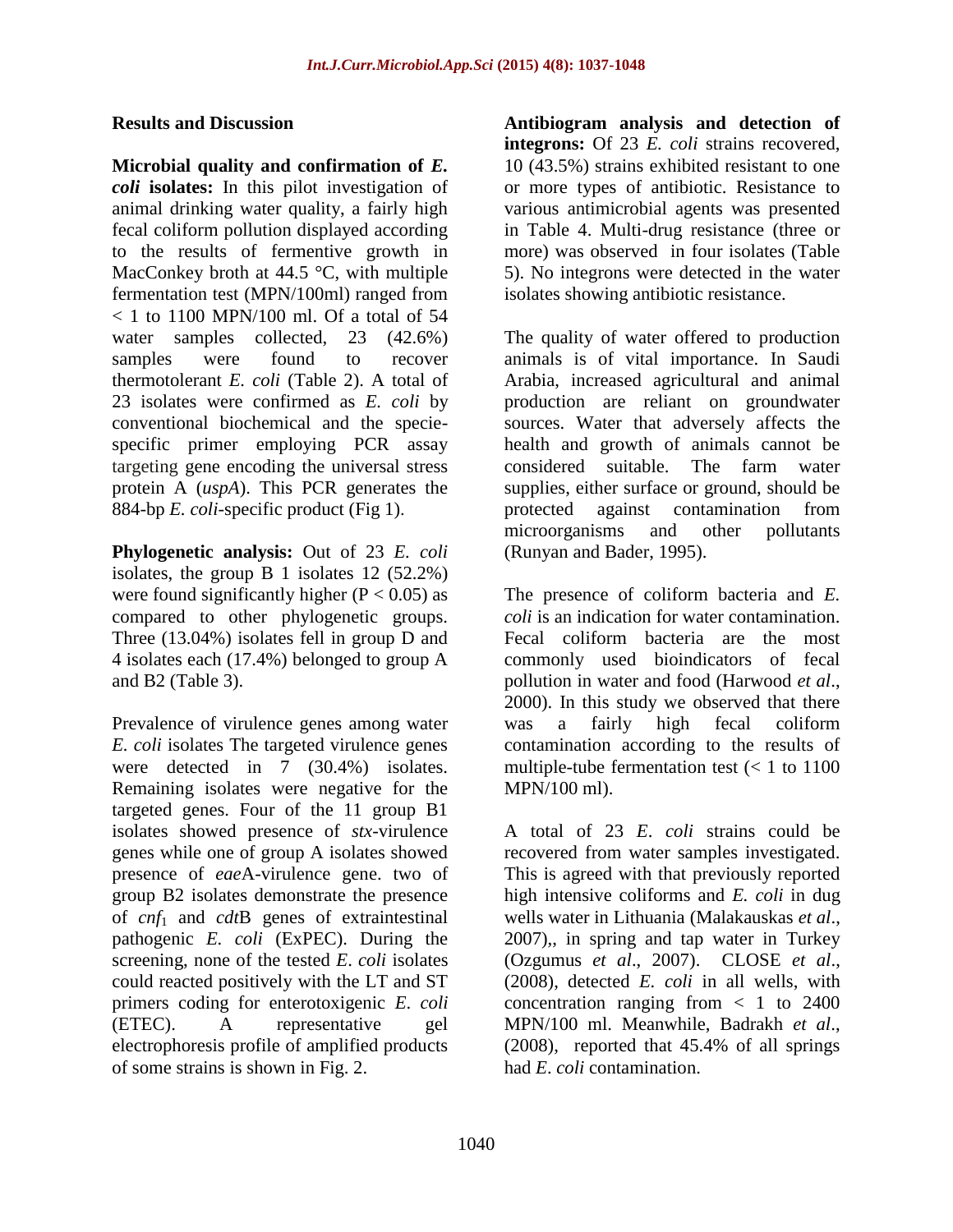| Pathogenic factor                     | Primers                                                                   | Primer sequences            | Product size (bp)<br>Reference     |                                 |  |
|---------------------------------------|---------------------------------------------------------------------------|-----------------------------|------------------------------------|---------------------------------|--|
| Cytotoxic necrotizing factor 1 (cnf1) | cnf1a                                                                     | atcttatactggatgggatcatcttgg | 19 Johnson & Stell<br>1105         |                                 |  |
|                                       | cnf1b                                                                     | gcagaacgacgttcttcataagtatc  |                                    | (personal communication)        |  |
| Shigatoxin $1 (stx1)$                 | $\text{stx}1f$                                                            | aaatcgccattcgttgactacttct   | 366<br>17 Brian et al., (1992)     |                                 |  |
|                                       | $\text{stx1r}$                                                            | tgccattctggcaactcgcgatgca   |                                    |                                 |  |
| Shigatoxin 2 $(stx2)$                 | stx2f                                                                     | cgategtcactcactggtttcatca   | 282                                | 17 Brian et al., (1992)         |  |
|                                       | stx2r                                                                     | ggatattctccccactctgacacc    |                                    |                                 |  |
| Heat labile toxin $(LT)$              | lta                                                                       | tgtttccacttctcttag          | 258                                | 20 Lang et al., (1994)          |  |
|                                       | ltb                                                                       | tattccctgttacgatgt          |                                    |                                 |  |
| Heat stable toxin $(ST)$              | sta                                                                       | tetgtattatettteeeete        | 186                                | 21 Schultz et al., (1994)       |  |
|                                       | stb                                                                       | ataacatccagcacacaggc        |                                    |                                 |  |
| Intimin (eaeA)                        | eael                                                                      | tgcggcacaacaggcggcga        | 629<br>18 Heuvelink et al., (1995) |                                 |  |
|                                       | eae2                                                                      | cggtcgccgcaccaggattc        |                                    |                                 |  |
| Cytolethal distending factor (cdtB)   | cdta 1                                                                    | aaatcaccaagaatcatccagtta    | 430<br>19 Eric Oswald (Cited from  |                                 |  |
|                                       | cdta 2                                                                    | aaatctcctgcaatcatccagttta   |                                    | Johnson, and Stell, 2000)       |  |
|                                       | cdts1                                                                     | gaaagtaaatggaatataaatgtccg  |                                    |                                 |  |
|                                       | cdts2                                                                     | gaaaataaatggaacacacatgtccg  |                                    |                                 |  |
| P-Fimbriae (papA)                     | papA-f                                                                    | atggcagtggtgtctttggtg       | 720                                | Stell,<br>19<br>Johnson,<br>and |  |
|                                       | papA-r                                                                    | cgtcccaccatacgtgctcttc      |                                    | (2000)                          |  |
| S-Fimbriae adhesion $(sfaS)$          | 240<br>sfaS-f<br>gtggatacgacgattactgtg<br>sfaS-r<br>ccgccagcattccctgtattc |                             |                                    | Stell,<br>19<br>Johnson,<br>and |  |
|                                       |                                                                           |                             |                                    | (2000)                          |  |

**Table.1** Sequences and predicted lengths of PCR amplification products of the oligonucleotide primers used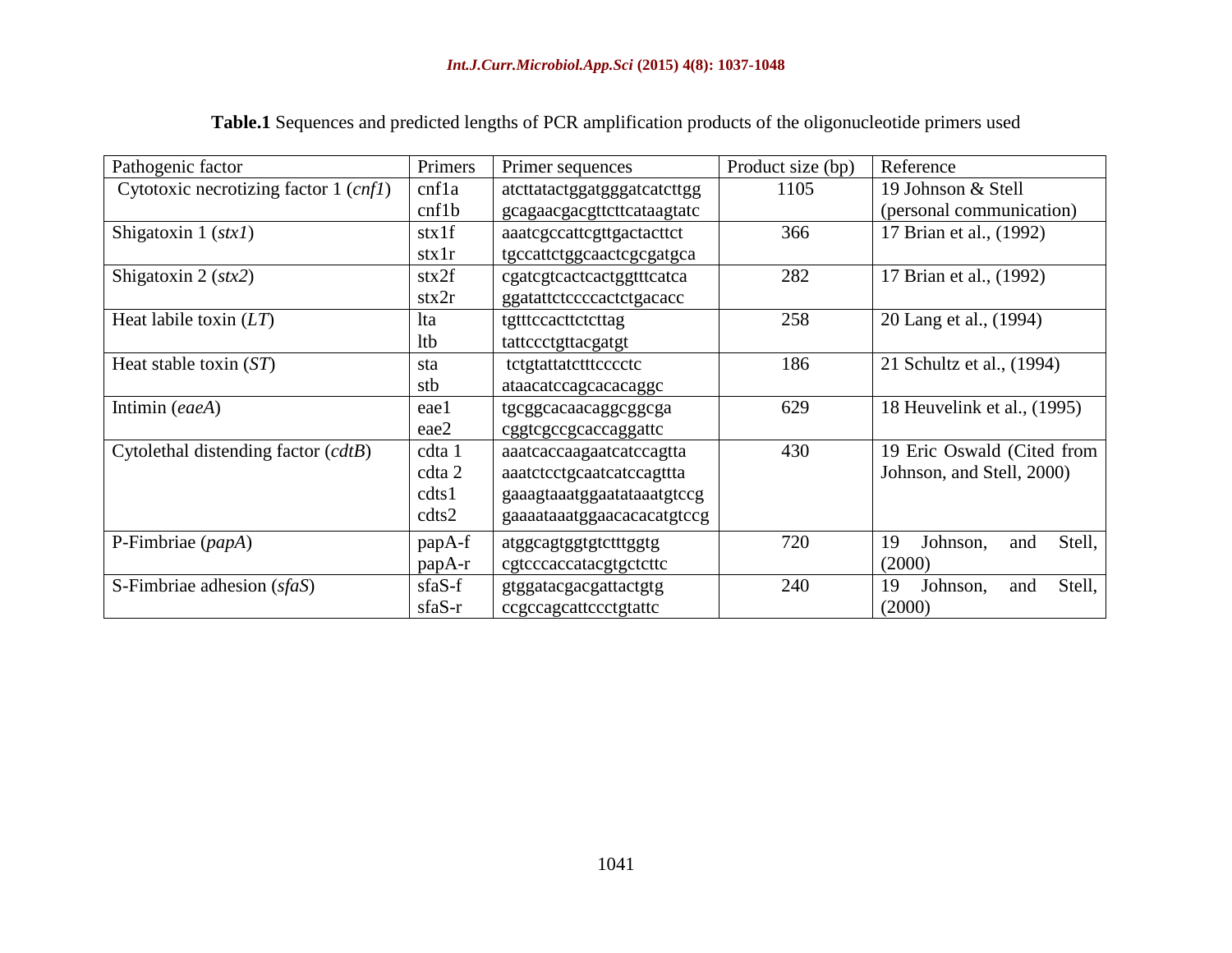| Animal species | Number of samples | Number of E. coli isolates |
|----------------|-------------------|----------------------------|
| Camels         |                   |                            |
| Sheep          |                   |                            |
| Goats          |                   |                            |
| Cattle         |                   |                            |
| Chicken        |                   |                            |
| Total          |                   |                            |

# **Table.2** Prevalence of *E. coli* in the water samples collected from different farms of food animals

**Table.3** Phylogenetic distribution and virulence–related genes of *E. coli* strains recovered from trough water

| Phylogenetic   | No of E. coli | chuA | yiaA | TSPEU.C2   Virulence | genes                          |
|----------------|---------------|------|------|----------------------|--------------------------------|
| groups         | $(n=23)$      | gene | gene |                      | encountered<br>(no             |
|                |               |      |      |                      | of isolates                    |
| B1             |               |      |      |                      | $\text{stx1}, \text{stx2}$ (4) |
| A              |               |      |      |                      | eae $A(1)$                     |
| B <sub>2</sub> |               |      |      |                      | cnf1, cdtB(2)                  |
|                |               |      |      |                      |                                |

**Table.4** Antibiogram analysis of *E. coli* isolates recovered from trough water

| Antibiotic                        | No. $(\%)$ of resistance |
|-----------------------------------|--------------------------|
|                                   | $(n=23)$                 |
| Ampicillin (AMP)                  | 7(30.4)                  |
| Amoxycillin-clavulanic acid (AMC) | 2(8.7)                   |
| Cefotaxim (CTX)                   | 1(4.3)                   |
| Ceftazidime (CAZ)                 | 0(0)                     |
| Gentamicin (GEN)                  | 0(0)                     |
| Co-trimoxazol (STX)               | 4(17.4)                  |
| Ciprofloxacin (CIP)               | 0(0)                     |
| Chloramphincol (CHL)              | 1(4.3)                   |
| Nalidixic acid (NAL)              | 1(4.3)                   |
| Streptomycin (STR)                | 3(13.04)                 |
| Cephalothin (CEF)                 | 2(8.7)                   |
| Tetracycline (TET)                | 2(8.7)                   |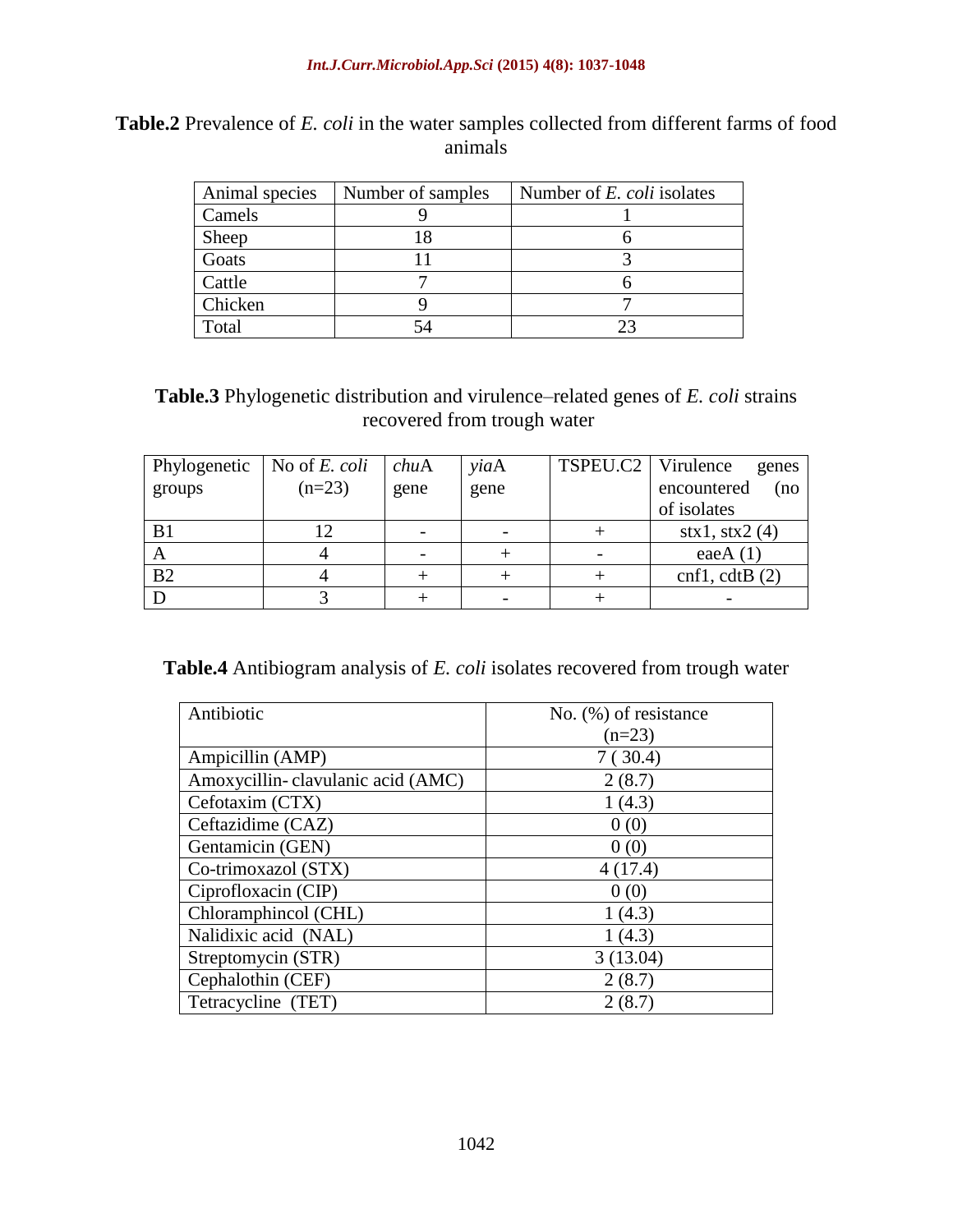| No. of antibiotics to which | No. $(\%)$ of isolates | Most frequent patterns     |
|-----------------------------|------------------------|----------------------------|
| isolates were resistant     |                        |                            |
|                             | 13(56.5)               |                            |
|                             | 3(13.04)               | AMP                        |
|                             | 3(13.04)               | AMP- CEF, STR-SXT, CHL-NAL |
|                             | 2(8.7)                 | AMP-CEF-AMC, AMP-SXT-TET   |
|                             | 1(4.3)                 | AMP-SXT-TET-STR            |
|                             | 1(4.3)                 | AMC-AMP-CTX-STR-SXT        |
| All isolates                | 23 (100)               |                            |

|  |  |  | <b>Table.5</b> Antibiotic resistance distribution among <i>E. coli</i> recovered from trough water |
|--|--|--|----------------------------------------------------------------------------------------------------|
|  |  |  |                                                                                                    |

**Fig.1** The result of the PCR amplification of the DNA target gene loci of 884-bp fragment DNA region coding for universal stress protein *usp*A.



**Fig.2** The result of the mPCR amplification of the DNA target virulence-related gene loci of cnf1 (1105-bp), eaeA (629-bp), cdtB (430-bp), stx1 (366-bp), and stx2 (282-bp) fragment DNA regions. Lane (1-10) represent *E. coli* isolates and Lane M, represent 100-bp DNA ladder

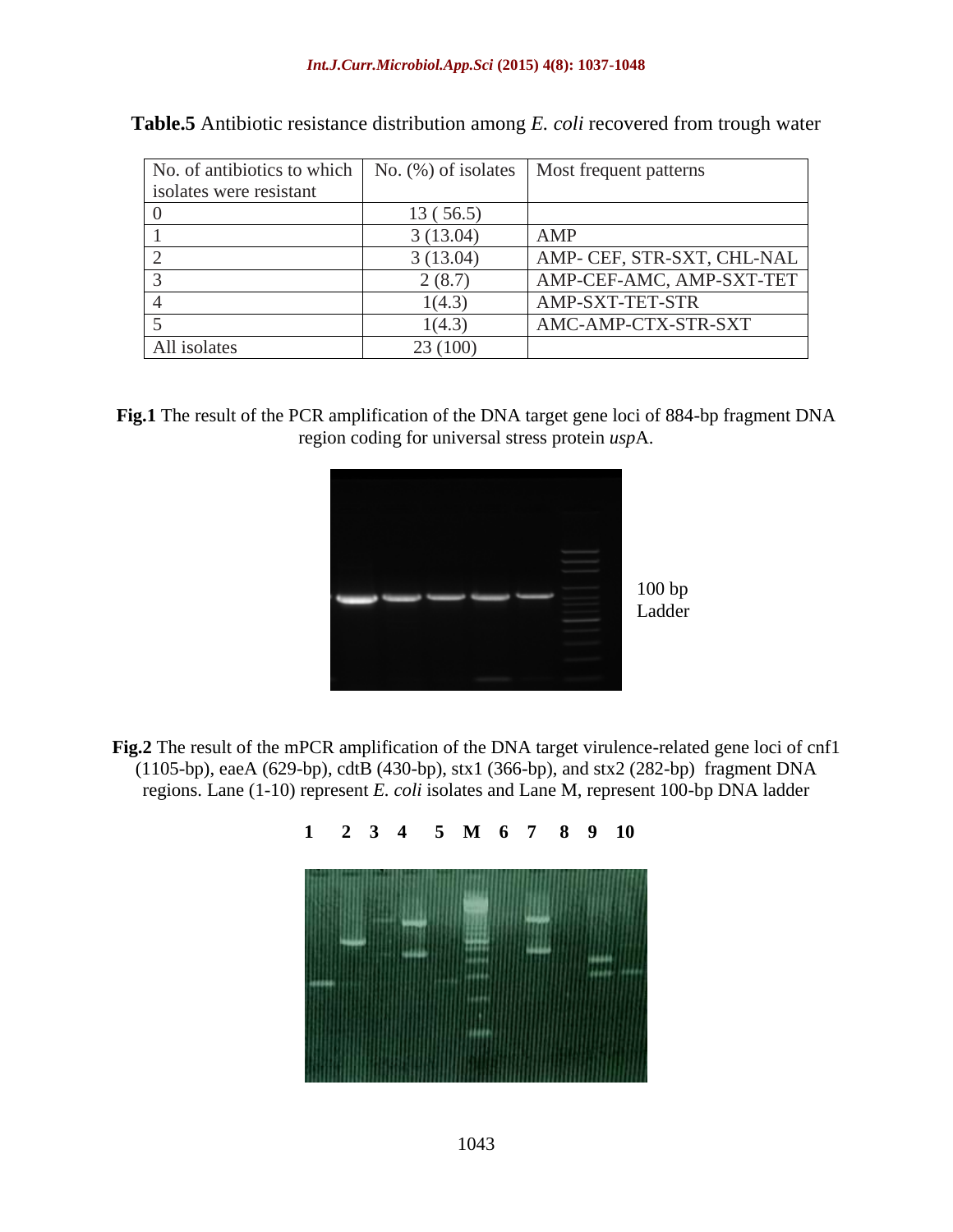The U.S. environmental protection agency recommends that livestock water contain less than 5,000 coliform organism per 100 ml and fecal coliform should be near zero (Agriculture waste management, 1992).

By the Clermont *et al*., (2000), multiplex PCR procedure, *E. coli* were detected concurrently. In the current study, isolates were analyzed for their phylogenetic background and the *E. coli* strains isolated from the animal drinking water were assigned to group A (4 strains), B1 (12 strains), B2 (4 strains) and D (3 strains). *Escherichia coli* strains can be classified into four phylogenetic groups: A, B1, B2 and D (Herzer *et al*., 1990). The commensal strains are usually placed into the phylogenetic groups; A and B1 and the extraintestinal pathogenic strains into group B2 and, to a lesser extent, group D (Johnson *et al.*, 2001).

Although *E. coli* is a component of normal fecal flora of human and animals, some have the potential of becoming pathogenic and causing opportunistic infections when they acquire virulence genes located on plasmids, bacteriophages or pathogenicity islands (e.g. *stx1*, *stx2* or *eaeA*) (Murray *et al*., 2002). The mPCR of the isolates showed that 30.4% of *E. coli* strains harboring one or more virulence gene markers. In Two studies, one performed with raw surface water and one performed with water from an agricultural waste lagoon, showed that the percentages of *E. coli* isolates possessing virulence genes were 10 and 7%, respectively (Martins *et al*., 1992; Chern *et al*., 2004). In two separate other studies, workers found higher numbers of *E*. *coli*  isolates possessing virulence genes; however, the sampling was done in very different environments. The first study was conducted with water from a German river contaminated with communal sewage, and

41% of the *E*. *coli* isolates carried virulence markers (Muhldorfer and Hacker, 1994). The other study was carried out with water from a highly polluted South African river and 68% of the *E. coli* isolates were found to possess enteric virulence markers using PCR (Obi *et al*., 2004). Recently, Momba *et al*., (2006), indicated that PCR analysis of the isolates revealed that 75% of the groundwater samples tested positive for *E. coli.*

It is known that water is an important means of spreading STEC between animals and humans. Virulence gene profiling revealed  $\text{stx}_1$  and  $\text{stx}_2$  gene markers of STEC in four strains. STEC is an etiologic agent of gastrointestinal infections in man and animal. The EaeA, virulence factor correlated with enteropathogenic *E*. *coli* strains (EPEC) is defined as stx-negative strain able to produce A/E leasions. STEC pathogenicity is mainly attributed to the expression of genes related to the production of cytotoxins (*stx1* and *stx2*) and adherence factors (*eae*) (Barret *et al.,* 1992).

PCR analysis showed that some isolated possessing partial set of virulence hallmarks of extraintestinal pathogenic *E*. *coli* (ExPEC) (8.7%). These virulence-related genes include toxin (*cnf*1, *cdt*B) genes commonly associated with extraintestinal pathogenic *E*. *coli* (ExPEC). These isolates may have been commensal isolates which may acquired or lose virulence genes through genetic exchange, either individually or as pathogencity islands (PAIs) in order to better survive in the host. In contrast, other workers found higher numbers of *E*. *coli* isolates possessing virulence genes; however, the sampling was done in very different environments. Two previous separate studies found high number and diversity of virulence related gens in *E. coli*; all theses isolates were ExPEC;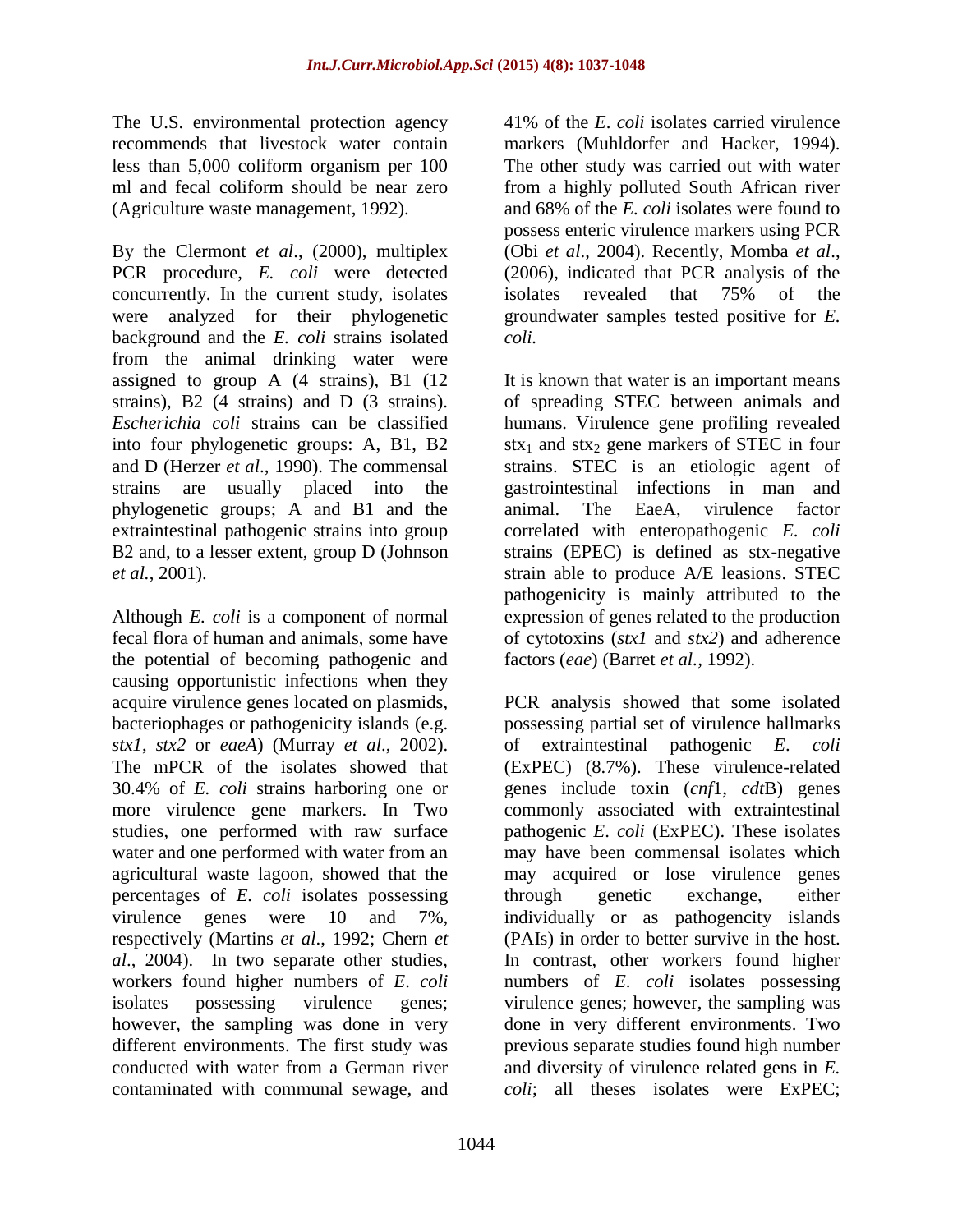however, the sampling events and tools used were different. One of these studies was conducted with river water contaminated with communal sewage, and 41% of the *E*. *coli* isolates carried virulence markers (Muhldorfer and Hacker, 1994), while the other one, was conducted with recreational water and 29% of *E*. *coli* isolates possessed virulence related genes (Hamelin *et al*., 2006).

Investigations on antibiotic resistance in the aquatic habitat have concerned bacteria of fecal origin because they a used as pollution indicators and may be associated with infectious diseases (Jones *et al.,* 1986). In this study, 10 (43.5%) of *E. coli* isolates showed resistance to one or more antibiotics. Multiresistance was demonstrated in 17.4% of the *E*. *coli* isolated. The survival potential of fecal coliforms in the environment is related to their ability to acquire antibiotic resistance (Kelch and Lee, 1978). We observed high resistant to ampicillin among the isolates (30.4%). Ampicillin has been found to be very common in *E*. *coli* isolated from normal microbiota (Toroglu *et al*., 2005; Ozgumus *et al*., 2007). No integrons were detected in the antibiotic resistant *E. coli* isolates. Therefore non integron-related factors, like plasmids may contribute to multidrug resistance as well.

Measures to be taken in order to prevent the spread of STEC. These include stress prevention, controlling food and water quality, as well as feedlot conditions and contact between adult and young animals. The extent of bacterial contamination observed in the drinking water offered to farm animals demonstrates that the animals' daily exposure to *E. coli* from this source alone can be substantial. Multiple factors that influence the survival and persistence of bacteria in natural aquatic systems also

appear to have an effect on the complex ecosystems present in animal water trough. This is the first ever on microbial safety of livestock water and *Escherichia coli* harboring virulence-related genes in Saudi Arabia.

## **References**

- [Agricultural waste management field](https://www.google.com.sa/url?sa=t&rct=j&q=&esrc=s&source=web&cd=2&cad=rja&uact=8&ved=0CCwQFjABahUKEwjtuLibqtjGAhWLbxQKHUTNBxw&url=http%3A%2F%2Fwww.nrcs.usda.gov%2Fwps%2Fportal%2Fnrcs%2Fdetailfull%2Fnational%2Flanduse%2Fcrops%2Fnpm%2F%3Fcid%3Dstelprdb1045935&ei=x8yjVa25GovfUcSan-AB&usg=AFQjCNF0Ea-7YlINpUAgW7VfE2i38CKszg)  [handbook,](https://www.google.com.sa/url?sa=t&rct=j&q=&esrc=s&source=web&cd=2&cad=rja&uact=8&ved=0CCwQFjABahUKEwjtuLibqtjGAhWLbxQKHUTNBxw&url=http%3A%2F%2Fwww.nrcs.usda.gov%2Fwps%2Fportal%2Fnrcs%2Fdetailfull%2Fnational%2Flanduse%2Fcrops%2Fnpm%2F%3Fcid%3Dstelprdb1045935&ei=x8yjVa25GovfUcSan-AB&usg=AFQjCNF0Ea-7YlINpUAgW7VfE2i38CKszg) 1992. Chapter 3. Agricultural Wastes and Water, Air, and Animal Resources. [ftp://ftp.wcc.nrcs.usda.gov/wntsc/AW](ftp://ftp.wcc.nrcs.usda.gov/wntsc/AWM/handbook/ch3.pdf) [M/handbook/ch3.pdf.](ftp://ftp.wcc.nrcs.usda.gov/wntsc/AWM/handbook/ch3.pdf)
- Armstrong, G.L., J. Hollingsworth, and J.G. Morris, 1996. Emerging foodborne pathogens: *Escherichia coli* O157:H7 as a model of entry of a new pathogen into the food supply of the developed world. Epidemiol. Rev., 18: 29-51.
- Badrakh, A., T. Chultemdorji, R. Hagan, S. Govind, T. Tserendorj, D. Vanya, C. Dalaijamts, E. Shinee, 2008. A study of the quality and hygienic conditions of spring water in Mangolia. J. water Health,  $06(1)$ :  $141 - 148$ .
- Barret, T.J., J.B. Kaper, A.E. Jerse, I.K. Wachsmuth, 1992. Virulence factors in Shiga-like toxin-producing *Escherichia coli* isolated from humans and cattle. J. Infect. Dis., 165: 979-980.
- Brian, M.J., M. Frosolono, B.E. Murray, A. Miranda, E.L. Lopez, H.F. Gomez, and T.G. Cleary, 1992. Polymerase chain reaction for diagnosis of enterohemorrhagic *Escherichia coli* infection and hemolytic-uremic syndrome. J. Clin. Microbiol., 30: 1801-1806.
- Chen, J., and N.W. Griffiths, 1998. PCR differentiation of *Escherichia coli*  from other gram-negative bacteria using primers derived from the nucleotide sequences flanking the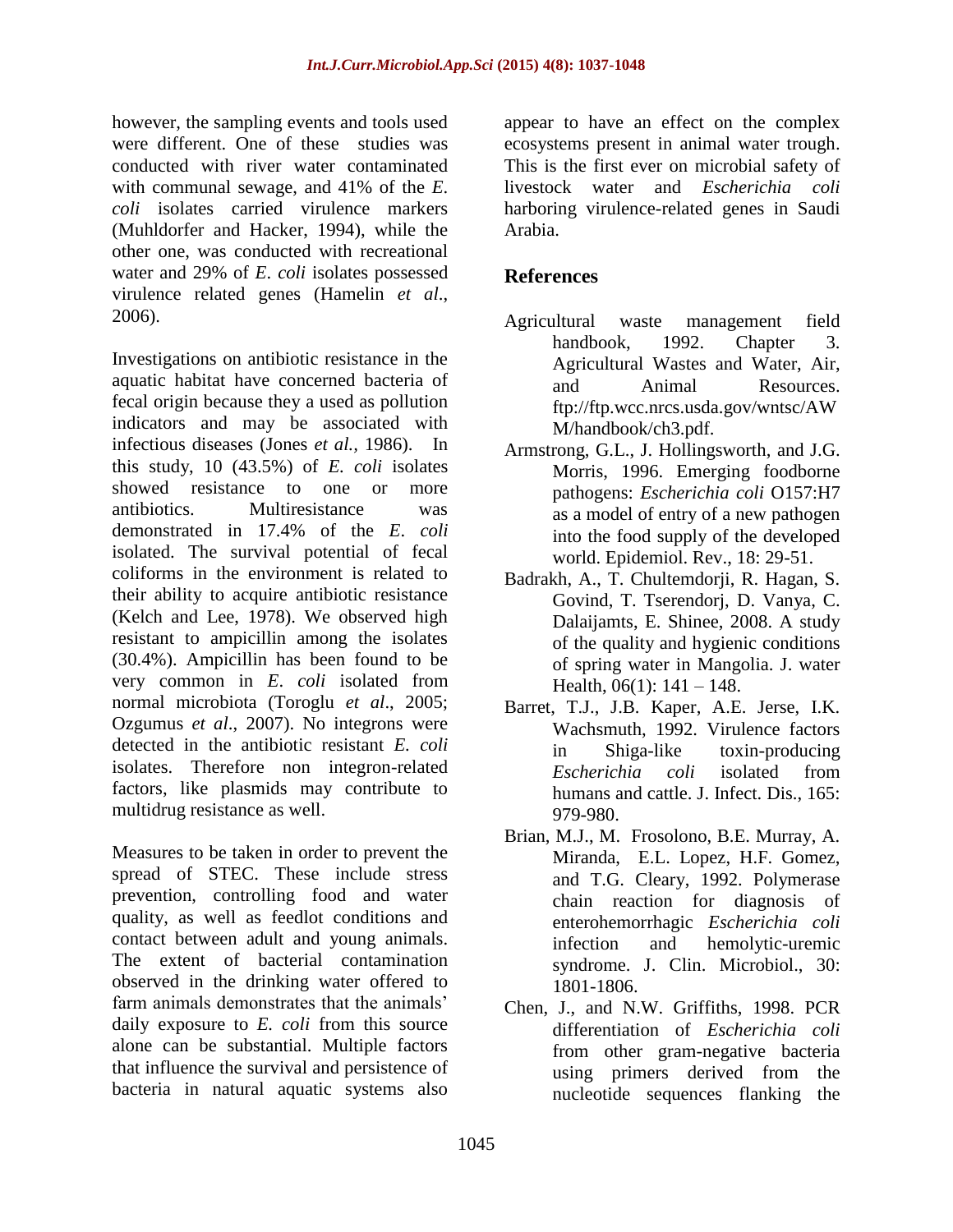gene encoding the universal stress protein. Lett. Appl. Microbiol., 27: 369–371.

- Chern, E.C., Tsai, Y.L., and Olson, B.H. (2004) Occurrence of genes associated with enterotoxigenic and enterohemorrhagic *Escherichia coli* in agricultural waste lagoons. *J. Appl. Environ. Microbiol*., 70: 356–362.
- Clermont, O., Bonacorsi, S., Bingen, E. (2000) Rapid and simple determination of the *Escherichia coli* phylogenetic group. *Appl. Environ. Microbiol*., 66: 4555-4558.
- Clesceri, L.S., Greenberg, A.E., and Eaton, A.D. (1998) Standard methods for the examination of water and wastewater, 20th edition, American Public Health Association, Washington, D.C.
- Clinical and Laboratory Standards Institute(CLSI) (2013). Performance Standards for Antimicrobial Susceptibility Testing, Twentieth Informational Supplement: Supplement M100-S20, Clinical and Laboratory Standards Institute, Wayne, Pa, USA.
- Close, M., Dann, R., Ball, A., Pirie, R., Savill, M., Smith, Z. (2008) Microbial groundwater quality and its health implications for a broader-strip irrigated dairy farm catchment, South island, New Zealand. *J. water health*,  $06(1)$ : 83 – 98.
- De Vos, D., Lim, A., Pirnay, J.P., Duinslaeger, L., Revets, H., Vanderkelen, A., Hamers, R., and Cornelis, P. (1997) [Analysis of](http://www.biomedexperts.com/Abstract.bme/9426906/Analysis_of_epidemic_Pseudomonas_aeruginosa_isolates_by_isoelectric_focusing_of_pyoverdine_and_RAPD-PCR_modern_tools_fo)  [epidemic Pseudomonas aeruginosa](http://www.biomedexperts.com/Abstract.bme/9426906/Analysis_of_epidemic_Pseudomonas_aeruginosa_isolates_by_isoelectric_focusing_of_pyoverdine_and_RAPD-PCR_modern_tools_fo)  [isolates by isoelectric focusing of](http://www.biomedexperts.com/Abstract.bme/9426906/Analysis_of_epidemic_Pseudomonas_aeruginosa_isolates_by_isoelectric_focusing_of_pyoverdine_and_RAPD-PCR_modern_tools_fo)  [pyoverdine and RAPD-PCR: modern](http://www.biomedexperts.com/Abstract.bme/9426906/Analysis_of_epidemic_Pseudomonas_aeruginosa_isolates_by_isoelectric_focusing_of_pyoverdine_and_RAPD-PCR_modern_tools_fo)  [tools for an integrated anti](http://www.biomedexperts.com/Abstract.bme/9426906/Analysis_of_epidemic_Pseudomonas_aeruginosa_isolates_by_isoelectric_focusing_of_pyoverdine_and_RAPD-PCR_modern_tools_fo)[nosocomial infection strategy in burn](http://www.biomedexperts.com/Abstract.bme/9426906/Analysis_of_epidemic_Pseudomonas_aeruginosa_isolates_by_isoelectric_focusing_of_pyoverdine_and_RAPD-PCR_modern_tools_fo)  [wound centres.](http://www.biomedexperts.com/Abstract.bme/9426906/Analysis_of_epidemic_Pseudomonas_aeruginosa_isolates_by_isoelectric_focusing_of_pyoverdine_and_RAPD-PCR_modern_tools_fo) Burns. *J. Int. Soc. Burn Injuries,* 23: 379-386.
- Fratamico, P.M., Bagi, L.K., and Pepe, T. (2000) A multiplex polymerase chain reaction assay for rapid detection and identification of *Escherichia coli* O157:H7 in foods and bovine feces. *J. Food Prot.,* 63: 1032-1037.
- Griffin, P.M. and Tauxe, R.V. (1991) The epidemiology of infections caused by *Escherichia coli* O157:H7, other enterohemorrhagic *E. coli*, and the associated hemolytic uremic syndrome. *Epidemiol. Rev*.,13: 60–98.
- Hamelin, K., Bruant, G., El-Shaarawi, A., Hill, S., Edge, T.A., Bekal, S., Fairbrother, J.M., Harel, J., Maynard, C., Masson, L., and Brousseau, R. (2006) A virulence and antimicrobial resistance DNA microarray detects a high frequency of virulence genes in *Escherichia coli* from Great Lakes recreational waters. *J. Appl. Environ. Microbiol.,* 6: 4200–4206.
- Harwood, V.J., Whitlock, J., and Withington, V. (2000) Classification of antibiotic resistance patterns of indicator bacteria by discriminant analysis: use in predicting the source of fecal contamination in subtropical waters. *J. Appl. Environ. Microbiol.,* 66: 3698-3704.
- Herzer PJ, Inouye S, Inouye M, Whittam TS. (1990). Phylogenetic distribution of branched RNA-linked multicopy single-stranded DNA among natural isolates of *Escherichia coli*. *J Bacteriol.*;**172**(11):6175-6181.
- Heuvelink, A.E., van de Kar, N.C.A.J., Meis, J.F.G.M., Monnens, L.A.H., and Melchers, W.J.G. (1995) Characterization of Verocytotoxinproducing *Escherichia coli* O157 isolates from patients with hemolytic uremic syndrome in Western Europe. *Epidemiol. Infect.,* 115: 1-14.
- Hu, Y., Zhang, Q., Meitzler, J.C., 1999. Rapid and sensitive detection of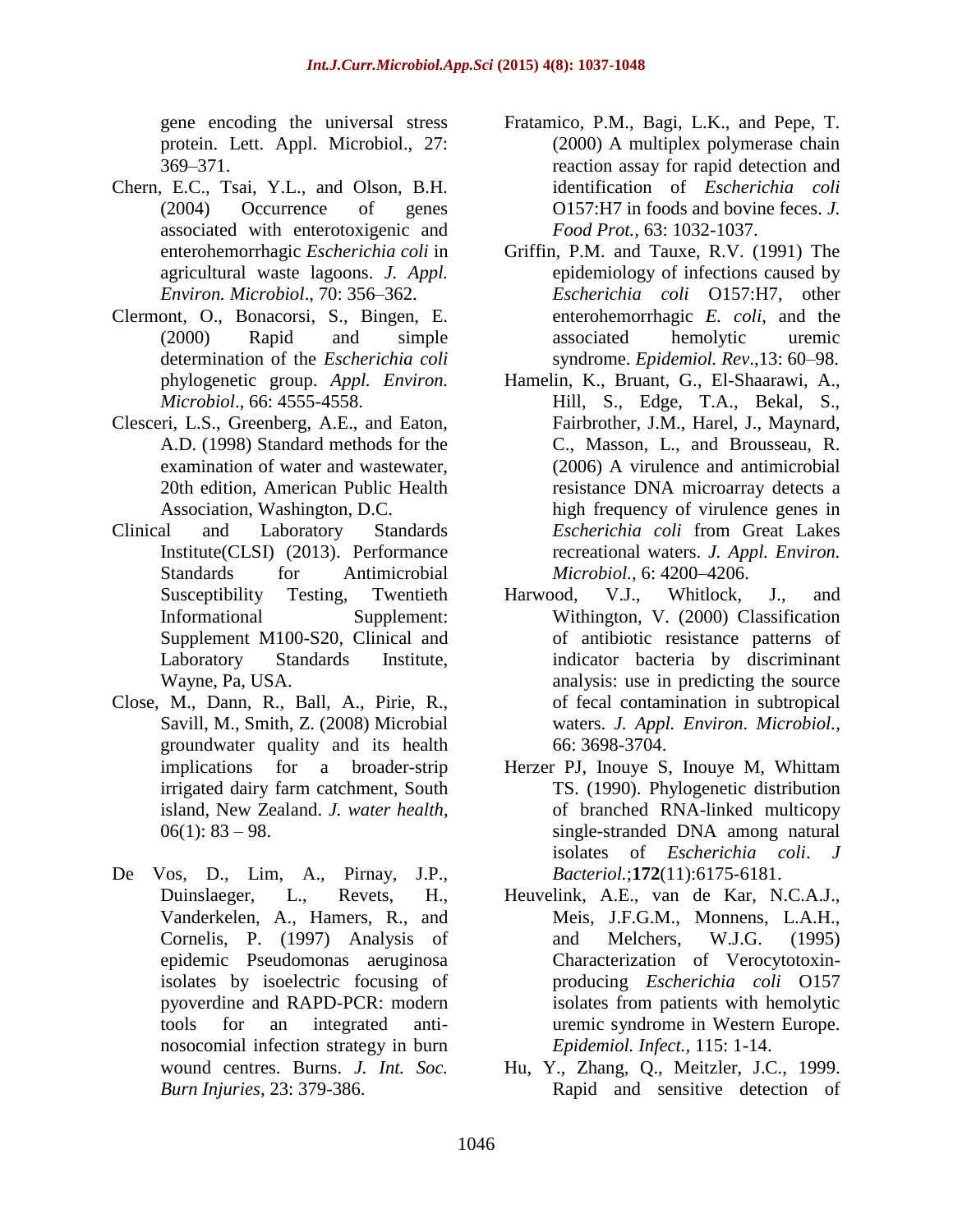*Escherichia coli* O157:H7 in bovine feces by a multiplex PCR . *J. Appl. Microbiol.,* 87: 867-876.

- Johnson, L.R. and Stell, A.L. (2000) Extended virulence genotypes of *Escherichia coli* strains from patients with urosepsis in relation to phylogeny and host compromise. *J. Infect. Dis.,* 181: 261-272.
- Johnson, J.R., O'Bryan, T.T., Kuskowski, M., Maslow, J.N. (2001) Ongoing horizontal and vertical transmission of virulence genes and papA alleles among *Escherichia coli* blood isolates from patients with diverse-source bacteremia. *Infect. Immunol.,* 69(9): 5363-5374.
- Jones, J.G., Gardener, S., Simon, B.M., and Pickup, R.W. (1986) Antibiotic resistant bacteria in Windermere and two remote upland tarns in the English Lake district. *J. Appl. Bacteriol.,* 60: 443-453.
- Kelch, W.J. and Lee, J.S. (1978) Antibiotic resistance patterns of gram-negative bacteria isolated from environmental sources. *J. Appl. Environ. Microbiol.,* 36: 450-456.
- Lang Lee, A., Tsai, Yu-Li., Mayer, C.L., Patton, K.C., and Palmer, C.J. (1994) Multiplex PCR for detection of the heat-labile toxin gene and Shiga-like toxin I and II genes in *E. coli* isolated from natural waters. *J. Appl. Environ. Microbiol.* 60: 3145-3149.
- Malakauskas, M., Kasnauskytė, N., Kudirkienė, E., Šernienė, L., Malakauskas, A., Stimbirys, A., and Milius, J. (2007) Microbiological evaluation of drinking water from centralized and small community supply systems in Kaunas region, Lithuania. *Veterinarija IR Zootechnika* 38: 50 – 56.
- Martins, M.T., Rivera, I.G., Clark, D.L., and Olson, B.H. (1992) Detection of

virulence factors in culturable *Escherichia coli* isolates from water samples by DNA probes and recovery of toxin-bearing strains in minimal *o*nitrophenol-D-galactopyranoside-4 methylumbelliferyl-D-glucuronide media. *J. Appl. Environ. Microbiol.,* 58: 3095–3100.

- Mazari-Hiriart, M., Lopez-Vidal, Y., Poncede-Leon, S., Calva, J. J., Rojo-Callejas, F., and Castillo-Rojas, G. (2005) Longitudinal Study of Microbial Diversity and Seasonality in the Mexico City Metropolitan Area Water Supply System. *J. Appl. Environ. Microbiol.,* 71: 5129–5137.
- McDaniels, A.E., Rice, E.W., Reyes, A.L., Johnson, C.H., Haugland, R.A., and Stelma, G.N. (1996) Conformational identification of *Escherichia coli*, a comparison of genotypic and phenotypic assays for glutamate decarboxylase and beta-Dglucuronidase. *J. Appl. Environ. Microbiol.,* 62: 3350-3354.
- Meng, J., Zhao, S., Doyle, M.P., Mitchel, S.E., and Kresovich, S. (1997) A multiplex PCR for identifying Shigalike toxin-producing *Escherichia coli* O157 : H7. *Letter Appl. Microbiol.,* 24: 172-176.
- Momba, M.N.B., Malakate, V.K., Theron, J. (2006) Abundance of pathogenic *Escherichia coli, Salmonella Typhimurium* and *Vibrio cholerae* in Nkonkobe drinking water sources. *J. water health*, 04(3): 289 – 296.
- Muhldorfer, I. and Hacker, J. (1994) Genetic aspects of *Escherichia coli* virulence. *Microbial Pathog*., 16: 171–181.
- Obi, C.L., Green, E., Bessong, P.O., Villiers, B., Hoosen, A.A., Igumbor, E.O., and Potgieter, N. (2004) Gene encoding virulence markers among *Escherichia coli* isolates from diarrheic stool samples and river